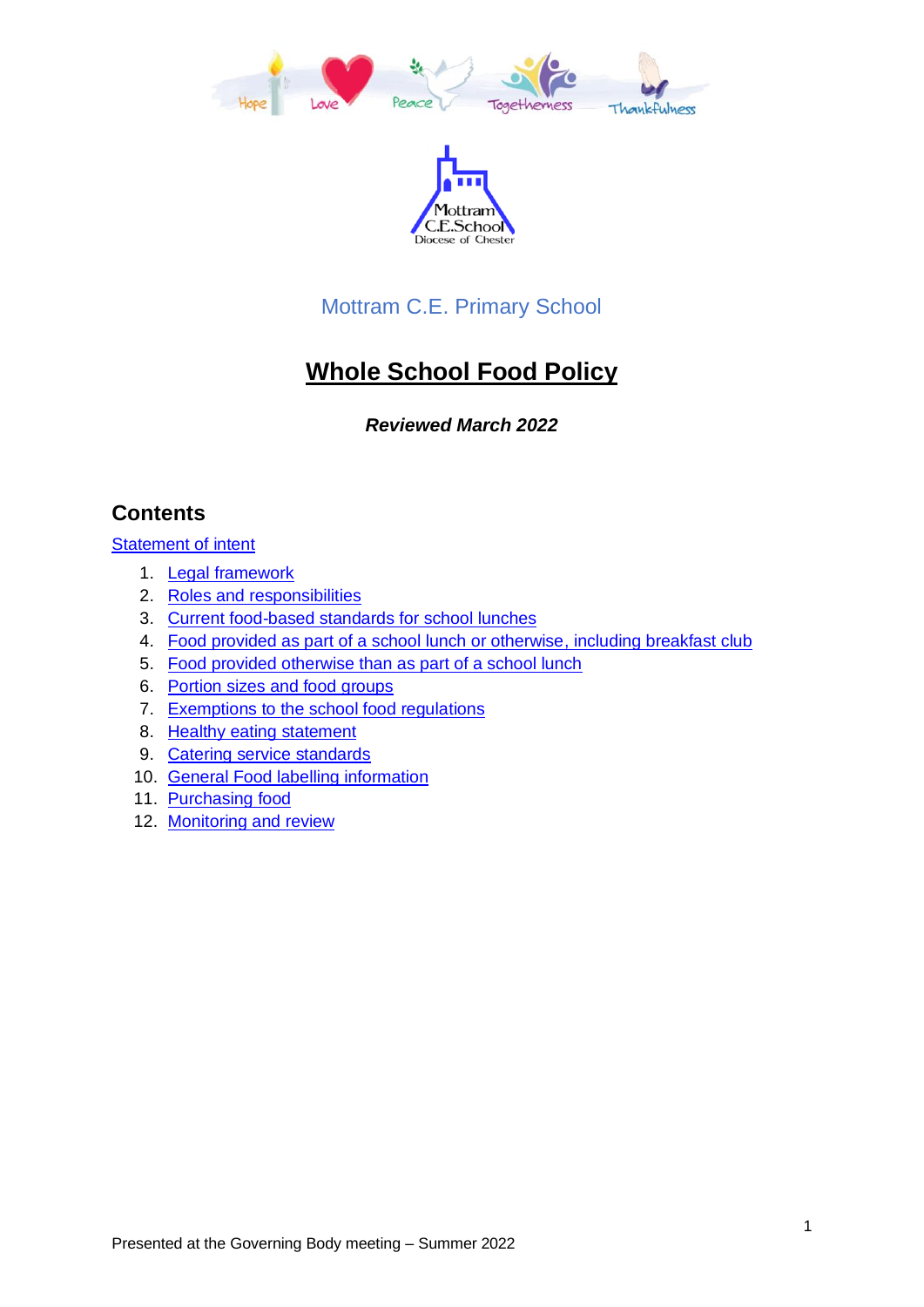

# <span id="page-1-0"></span>**Statement of intent**

**Mottram CE Primary** is dedicated to providing an environment that promotes healthy eating and enabling pupils to make informed choices about what they eat and drink. This will be achieved by the whole school approach to food and nutrition documented in this whole school food policy.

We acknowledge the important connection between a healthy diet and a pupil's ability to learn effectively and achieve high standards in school. We also acknowledge that we can play a key role in supporting the wider community to adopt a positive attitude to a healthy lifestyle.

We understand that sharing food is a fundamental experience for all people; a primary way to nurture and celebrate our cultural diversity and an excellent bridge for building friendships, and inter-generational bonds.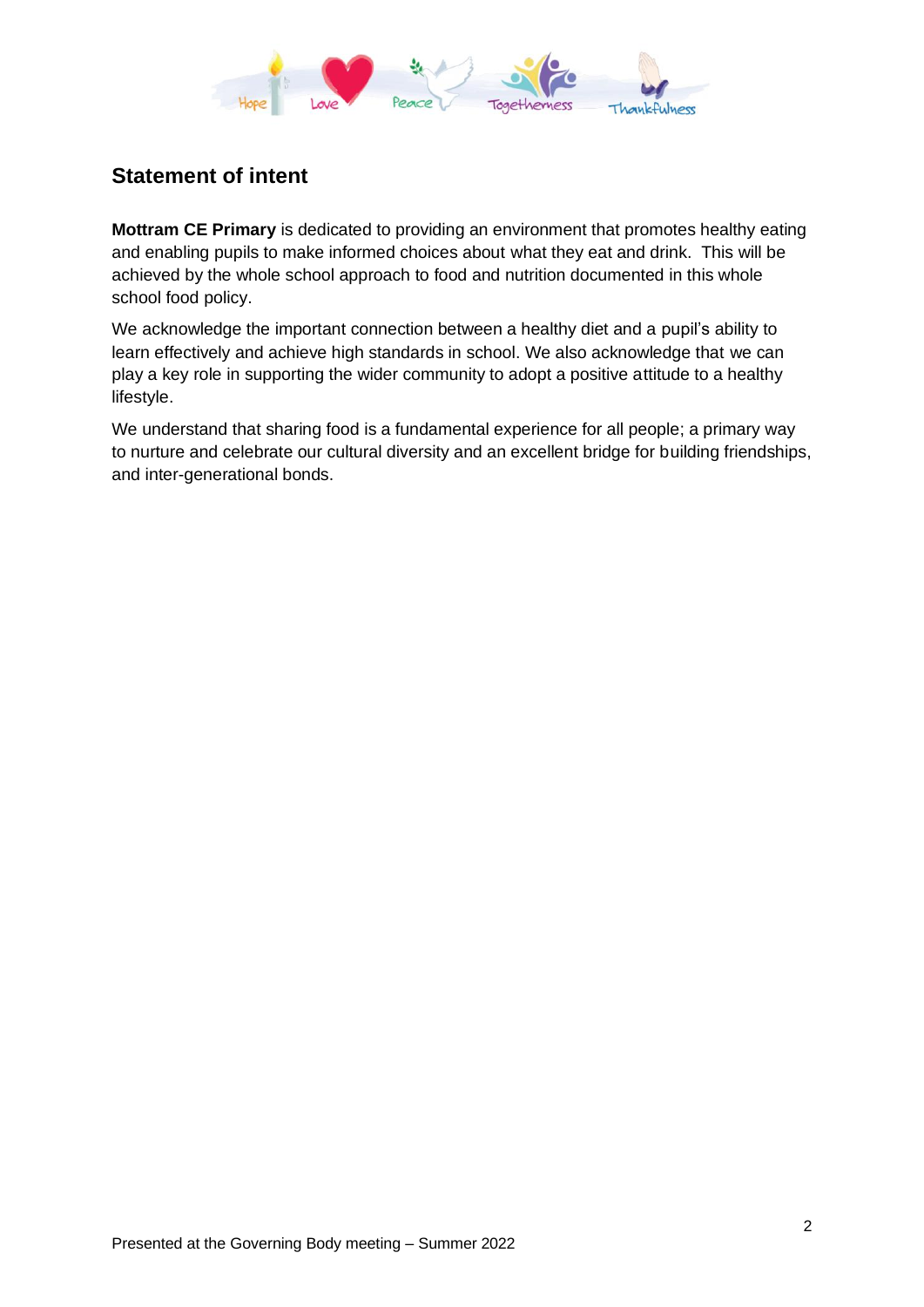

# <span id="page-2-0"></span>**1. Legal framework**

- 1.1. This policy has due regard to statutory legislation, including, but not limited to, the following:
	- The Requirements for School Food Regulations 2014
	- The Products Containing Meat etc. (England) Regulations 2014
	- The Food Safety (General Food Hygiene) Regulations 1995 (as amended)
	- The School Standards and Framework Act 1998
	- The Education Act 1996 (as amended)
- 1.2. This policy also has due regard to guidance, including, but not limited to, the following:
	- DfE 'School food in England' 2021
	- The School Food Plan 'School Food Standards' 2015

### <span id="page-2-1"></span>**2. Roles and responsibilities**

2.1. The governing body is responsible for:

- The provision of school food at **Mottram CE Primary School**
- Ensuring procedures are in place to provide school lunch for pupils where a meal is requested and the pupil is eligible for free school meals, or it would not be unreasonable for lunches to be provided.
- Deciding on the form that school lunches take, and ensuring that all lunches, and any other food or drink, meets the school food standards.
- Providing hot lunches, wherever possible, to ensure that all pupils are able to eat one hot meal a day.
- Providing free school meals to a pupil if the pupil and/or their parent/carer meets the eligibility criteria within the Education Act 1996.
- Ensuring that all drinking water is provided free of charge at all times.
- Ensuring that all facilities provided to eat any food that pupils bring into school are free of charge.
- Providing facilities to eat food, which include accommodation, furniture and supervision, so pupils can eat their food in a safe and social environment.
- Providing lower-fat milk or lactose-reduced milk at least once a day during school hours.
- Ensuring that milk is provided free of charge to infant and benefits-based free school meals pupils.
- Providing a free piece of fruit or vegetable outside of school lunch hours for pupils between four and six years old who are eligible through the School Fruit and Vegetable Scheme.
- Receiving regular reports on compliance with the school food standards and the take-up of school lunches, as well as the financial aspects of school food provision.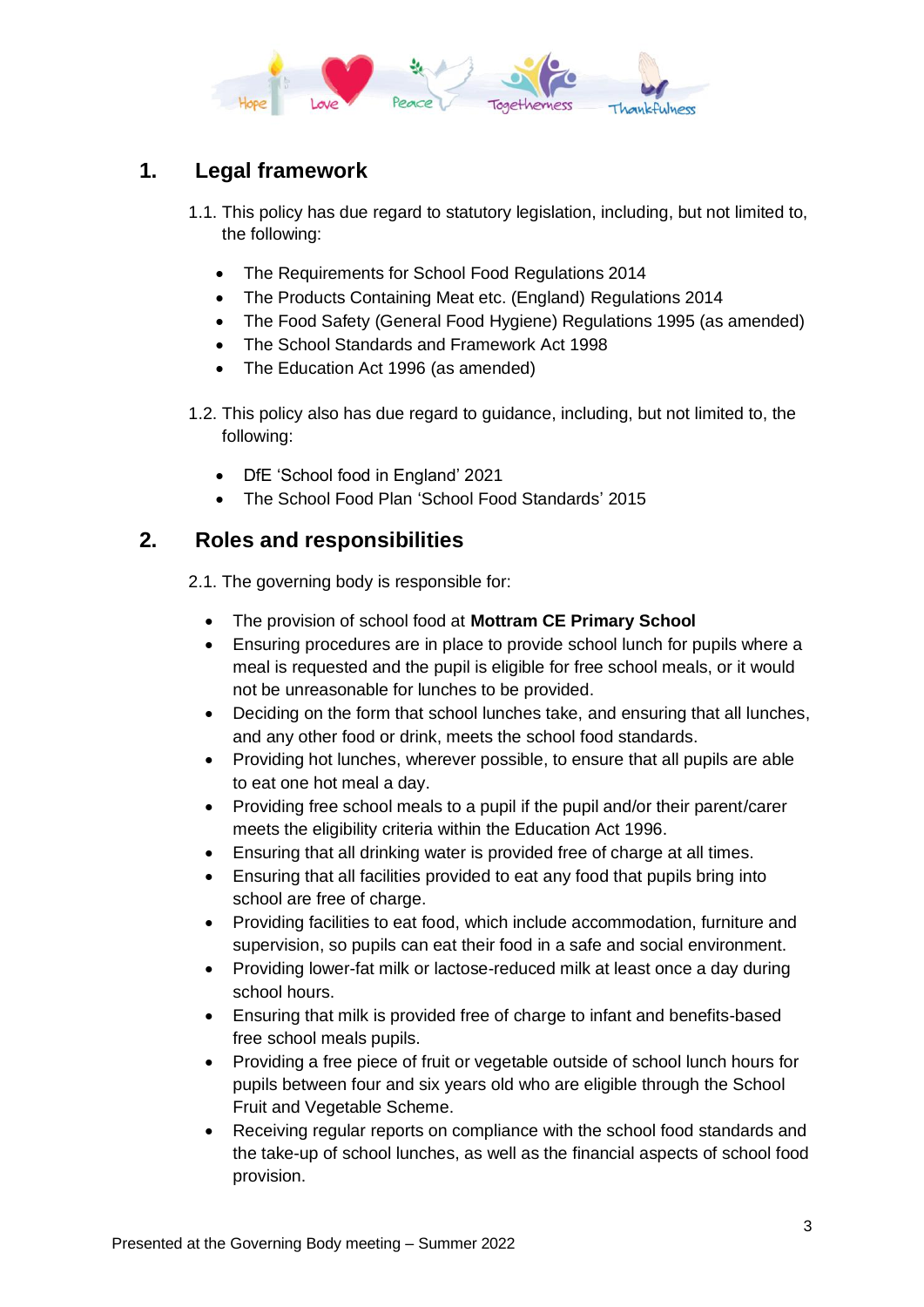

• Ensuring that there is coordination across all catering services sought by the school, in order to guarantee compliance with school food standards.

### <span id="page-3-1"></span><span id="page-3-0"></span>**3. Current food-based standards for school lunches**

#### 3.1. **Starchy food:**

- One or more portions of bread, pasta, noodles, rice, potatoes, sweet potatoes, yams, millet or cornmeal will be provided every day.
- Three or more different portions of bread, pasta, noodles, rice, potatoes, sweet potatoes, yams, millet or cornmeal will be provided each week – one or more of these will be wholegrain.
- A type of bread with no added fat or oil will be available every day.

#### **3.2. Fruit and vegetables:**

- One or more portions of vegetables will be available every day.
- One or more portions of fruit will be available every day.
- A fruit–based dessert with a content of at least 50 percent fruit, measured by the volume of raw ingredients, will be provided two or more times each week.

#### **3.3. Meat, fish, eggs, beans and other non-dairy sources of protein:**

- A portion of meat, fish, eggs, nuts, pulses and beans (not including green beans), or other non-dairy sources of protein, will be provided every day.
- A portion of meat or poultry will be provided on three or more days every week.
- Oily fish will be provided once or more every three weeks.
- A portion of non-dairy sources of protein will be provided on three or more days every week.

#### **3.4. Milk and dairy:**

• A portion of cheese, yoghurt, fromage frais or custard will be provided every day.

#### **3.5. Food high in fat, sugar and salt:**

• Savoury crackers or breadsticks which are served with fruit and vegetables or milk and dairy may be provided as part of school lunches.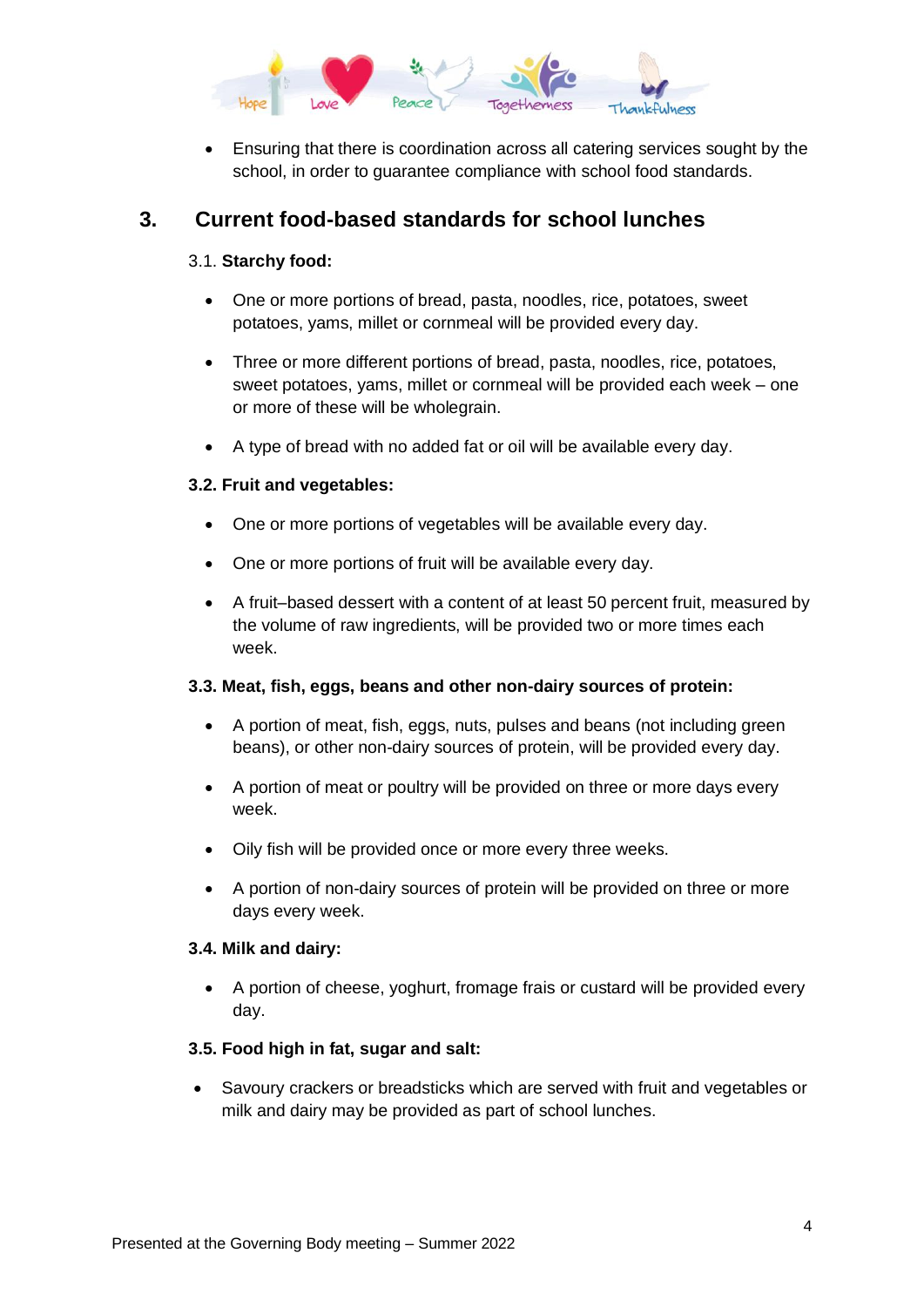

# <span id="page-4-0"></span>**4. Food provided as part of a school lunch or otherwise**

- 4.1. Starchy food, as outlined in [section 3.1](#page-3-1) of this policy, which is cooked in fat or oil, will not be provided on more than two days each week.
- 4.2. A meat or poultry product (manufactured or homemade and meeting the legal requirements) will be provided no more once a week.
- 4.3. No meat will be provided if it contains any carcase parts, in accordance with The Products Containing Meat etc. (England) Regulations 2014.
- 4.4. No economy burgers will be provided, as defined in The Products Containing Meat etc. (England) Regulations 2014.
- 4.5. No more than two portions of food that has been deep-fried, batter-coated or breadcrumb-coated will be provided each week.
- 4.6. No more than two portions of food which include pastry will be provided each week.
- 4.7. No snacks other than seeds, vegetables and fruit with no added salt, sugar or fat will be provided. Where dried food is provided, it will have no more than 0.5 percent vegetable oil as a glazing agent.
- 4.8. Confectionery will not be provided.
- 4.9. Salt will not be available to add to food after the cooking process is complete.
- 4.10. Condiments will only be available in sachets or individual portions of no more than 10 grams or one teaspoonful.
- 4.11. The only drinks that will be provided are as follows:
	- Plain water (still or carbonated)
	- Lower-fat milk or lactose-reduced milk
	- Fruit juice or vegetable juice of no more than 150mls per portion
	- Plain soya, rice or oat drinks enriched with calcium
	- Plain fermented milk drinks
- **NB.** Whole milk may be provided for pupils up to the end of the school year in which they reach five-years-old.

### <span id="page-4-1"></span>**5. Food provided otherwise than as part of a school lunch**

#### **Breakfast Club**

5.1. Breakfast is an important meal that should provide 25% of a child's energy requirement and supports pupils to be ready to learn at the start of each day. The school runs a daily breakfast club for pupils from 8.00am – 8.50am. The breakfast menu includes: Low sugar cereals, toast with spread, fruit, milk & water.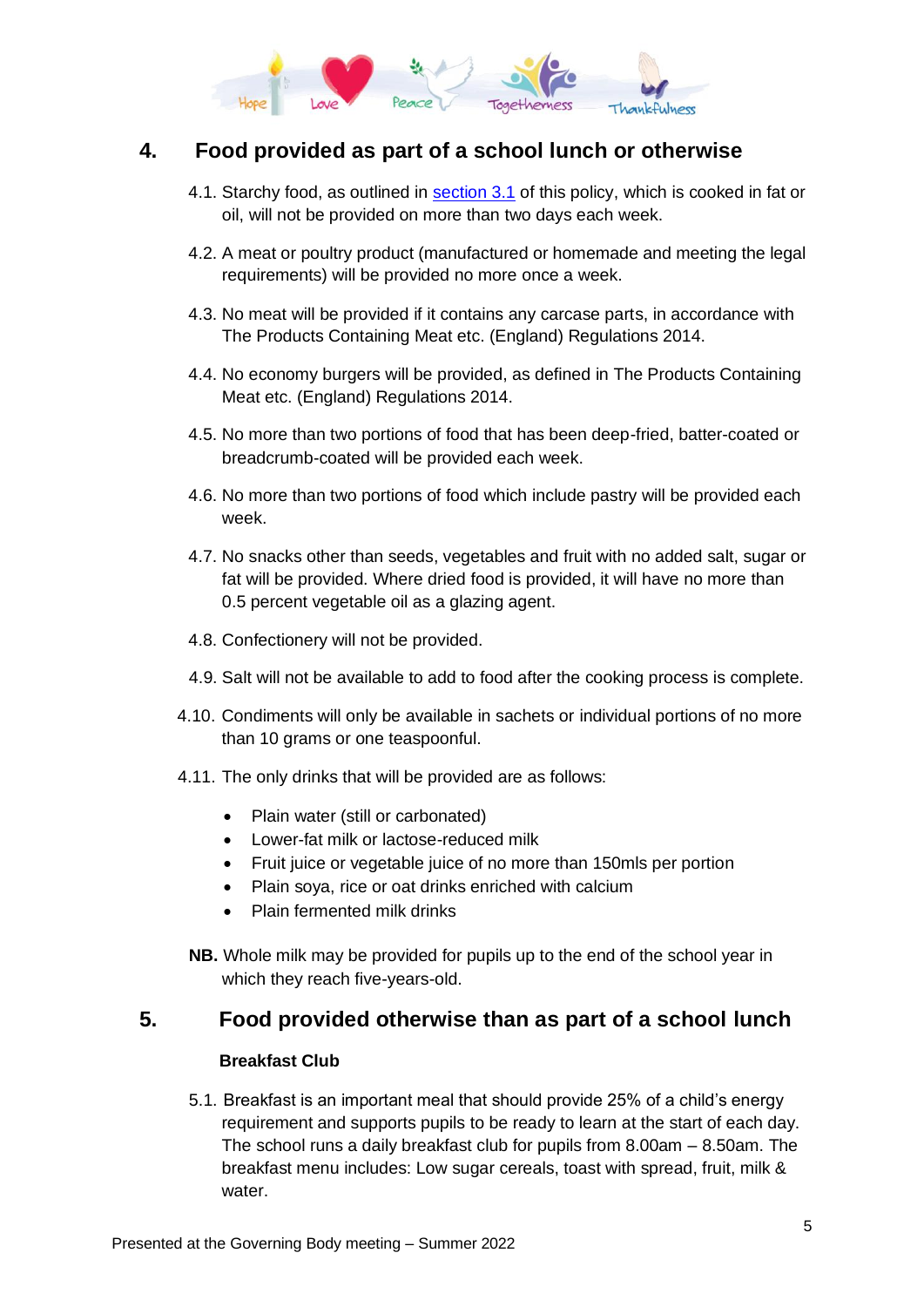

- 5.2. Either fruit or vegetables, or both, will be available in any place on the school premises where food is provided.
- 5.3. Savoury crackers and breadsticks will not be provided.
- 5.4. Cakes and biscuits will not be provided.

### <span id="page-5-0"></span>**6. Portion sizes and food groups**

**6.1.** The school will use the following portion sizes and food groups for school lunches, in accordance with The School Food Plan's 'School Food Standards: A practical guide for schools their cooks and caterers' guidance document.

#### **6.2. Starchy foods**

| <b>Food type</b>                                        | Raw,<br>dried<br>or<br>cooked | <b>Primary-aged pupils</b><br>(aged 4-10)                                                                                                                                                                                       | <b>Secondary-aged pupils</b><br>(aged 11-18)                                                                                                                               |
|---------------------------------------------------------|-------------------------------|---------------------------------------------------------------------------------------------------------------------------------------------------------------------------------------------------------------------------------|----------------------------------------------------------------------------------------------------------------------------------------------------------------------------|
| <b>Bread</b>                                            | N/A                           | $(50-70g)$<br>1-2 slices of medium<br>$\bullet$<br>bread<br>1 small roll<br>$\bullet$<br>1 small or 1/2 large<br>$\bullet$<br>bagel<br>1 small pitta<br>$\bullet$<br>2 6-inch wraps<br>$\bullet$<br>1 10-inch wrap<br>$\bullet$ | $(80-100g)$<br>2 thick slices of bread<br>$\bullet$<br>1 large roll or sub roll<br>$\bullet$<br>1 large bagel<br>$\bullet$<br>1 large pitta<br>1 12-inch wrap<br>$\bullet$ |
| Potatoes or sweet potatoes                              | Raw                           | 120-170g                                                                                                                                                                                                                        | 200-250g                                                                                                                                                                   |
| Jacket and baked potatoes                               | Raw                           | 200-280g                                                                                                                                                                                                                        | 330-410g                                                                                                                                                                   |
| Other starchy root vegetables,<br>e.g. yam and plantain | Raw                           | 100-150g                                                                                                                                                                                                                        | 150-200g                                                                                                                                                                   |
| Pasta and noodles                                       | Dried                         | $45 - 65g$                                                                                                                                                                                                                      | 65-80g                                                                                                                                                                     |
| <b>Rice</b>                                             | Dried                         | $33 - 55g$                                                                                                                                                                                                                      | $55 - 65g$                                                                                                                                                                 |
| Other grains, e.g. cornmeal and<br>couscous             | <b>Dried</b>                  | $40 - 60g$                                                                                                                                                                                                                      | 60-70g                                                                                                                                                                     |
| Potatoes cooked in oil or fat                           | Raw                           | 70-100g                                                                                                                                                                                                                         | 120-150g                                                                                                                                                                   |
| Garlic bread                                            | N/A                           | $20g(1)$ slice)                                                                                                                                                                                                                 | $40g$ (2 slices)                                                                                                                                                           |

#### **6.3. Fruit and vegetables**

| <b>Food type</b> | <b>Raw, dried</b> | <b>Primary-aged pupils</b> | <b>Secondary-aged</b> |
|------------------|-------------------|----------------------------|-----------------------|
|                  | or cooked         | $(aged 4-10)$              | pupils (aged 11-18)   |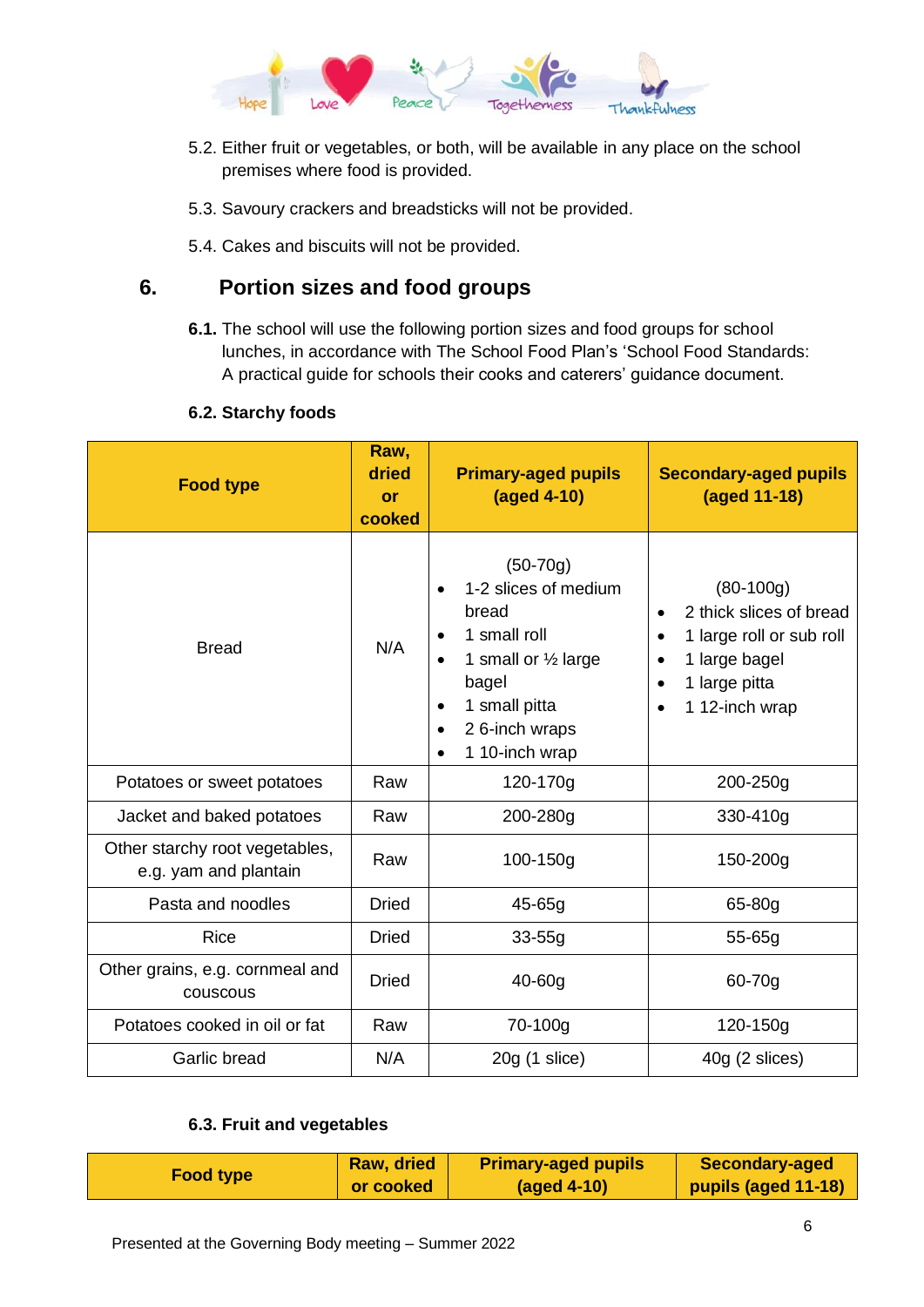

| Vegetables or mixed salad                                                                                                                                                                        | Raw          | $40-60g$                                   | 80g                                          |
|--------------------------------------------------------------------------------------------------------------------------------------------------------------------------------------------------|--------------|--------------------------------------------|----------------------------------------------|
| Vegetables including peas,<br>green beans, sweetcorn,<br>carrots, mixed vegetables,<br>cauliflower, broccoli, swede,<br>turnip, leek, Brussels sprouts,<br>cabbage, spinach and spring<br>greens | Cooked       | 40-60g (1-2 tablespoons)                   | $80g(2-3)$<br>tablespoons)                   |
| Pulses, including lentils,                                                                                                                                                                       | <b>Dried</b> | $15 - 20g$                                 | 30 <sub>g</sub>                              |
| kidney beans, chickpeas                                                                                                                                                                          | Cooked       | 40-60g (1-2 tablespoons)                   | 80g (3 tablespoons)                          |
| Baked beans in tomato sauce                                                                                                                                                                      | Cooked       | 50-70g (1-2 tablespoons)                   | 90-100g (3<br>tablespoons)                   |
| Vegetable-based soup                                                                                                                                                                             | Cooked       | 200-250g                                   | 250-300g                                     |
| Large-size fruit, e.g. apples,<br>pears, bananas, peaches                                                                                                                                        | Raw          | 75-100g (1 small sized fruit<br>with skin) | 100-150g (1 medium<br>sized fruit with skin) |
| Medium-size fruit, e.g.<br>satsumas, plums, apricots,<br>tangerines, kiwis                                                                                                                       | Raw          | 50-100g (1fruit with skin)                 | 80-100g (1-2 fruits<br>with skin)            |
| Small fruit, e.g. strawberries,<br>raspberries, grapes                                                                                                                                           | Raw          | 40-60g (10-15 fruits)                      | 80g (15-20 fruits)                           |
| Dried fruit, e.g. raisins,<br>sultanas, apricots                                                                                                                                                 | <b>Dried</b> | 15-30g $(\frac{1}{2} - 1$ tablespoon)      | 25-30g (1<br>tablespoon)                     |
| Fruit salad, fruit tinned in juice<br>and stewed fruit                                                                                                                                           | Raw/cooked   | 65-100g (2-3 tablespoons)                  | 130g (3-4<br>tablespoons)                    |

### **6.4. Meat, fish, eggs, beans and other non-dairy sources of protein**

| <b>Food type</b>                                                                                 | <b>Raw, dried</b><br>or cooked | <b>Primary-aged pupils</b><br>(aged 4-10) | <b>Secondary-aged</b><br>pupils (aged 11-18) |
|--------------------------------------------------------------------------------------------------|--------------------------------|-------------------------------------------|----------------------------------------------|
| Roast red meat including beef,<br>lamb, pork, veal, venison and<br>goat                          | Raw                            | $50-80q$                                  | $80-95q$                                     |
| Roast poultry including<br>chicken, turkey, duck and<br>other dishes made from these<br>products | Raw                            | $60 - 85q$                                | 85-125g                                      |
| Read meat or poultry in<br>dishes, e.g. casseroles and<br>pies                                   | Raw                            | $50 - 75q$                                | 75-90g                                       |
| Meat-based soup                                                                                  | Cooked                         | 200-250g                                  | 250-300g                                     |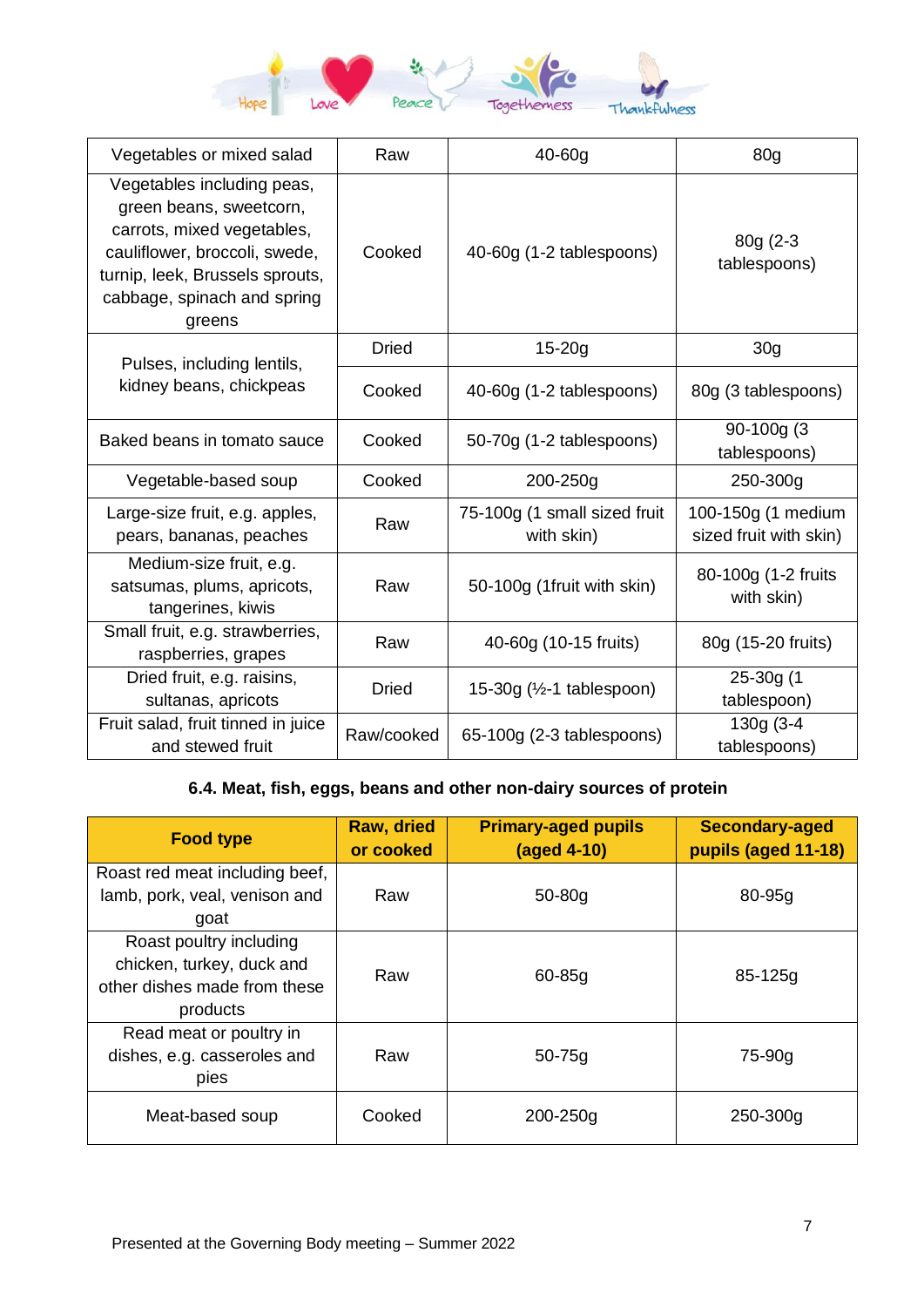

| White fish, e.g. pollock,<br>haddock and cod, which is<br>cooked alone or in a dish                                      | Raw        | 60-90g                             | $90 - 125g$                          |
|--------------------------------------------------------------------------------------------------------------------------|------------|------------------------------------|--------------------------------------|
| Oily fish, e.g. salmon,<br>sardines and mackerel                                                                         | Raw        | 55-80g                             | 80-110g                              |
| Fish or shellfish, e.g. tuna,<br>salmon, mackerel and prawns,<br>which is served in a salad,<br>baked potato or sandwich | Cooked     | 50-70g                             | 70-100g                              |
| Breaded or battered fish, e.g.<br>fish fingers, fish cakes                                                               | Cooked     | 55-80g                             | 85-95g                               |
| Egg served in a salad, baked<br>potato or sandwich                                                                       | Cooked     | 1 egg                              | $1-2$ eggs                           |
| Meat alternatives made from<br>soya beans, e.g. tofu                                                                     | Cooked     | 50-70g                             | 70-100g                              |
| Pulses, e.g. beans, chickpeas,                                                                                           | Raw        | $20 - 25g$                         | $40 - 45g$                           |
| lentils                                                                                                                  | Cooked     | 50-60g (1-2 heaped<br>tablespoons) | 100-120g (2-3<br>heaped tablespoons) |
| Vegetarian sausages, burgers<br>and nut cutlets                                                                          | Raw/cooked | 50-70g                             | 70-100g                              |
| Sausages made from beef,<br>lamb or pork                                                                                 | Raw        | 50-75g (1 sausage)                 | 75-90g (1-2<br>sausages)             |
| <b>Burgers</b>                                                                                                           | Raw        | 55-80g                             | 80-100g                              |
| Scotch pies, bridies, sausage<br>rolls, etc.                                                                             | Cooked     | 80g                                | 110g                                 |
| Breaded or battered shaped<br>chicken and turkey products,<br>e.g. nuggets                                               | Cooked     | 50-70g                             | 70-100g                              |

# **6.5. Milk and dairy**

| <b>Food type</b>                          | <b>Primary-aged pupils</b><br>$(aged 4-10)$ | <b>Secondary-aged pupils</b><br>(aged 11-18) |
|-------------------------------------------|---------------------------------------------|----------------------------------------------|
| Lower-fat drinking milk                   | 150-200mls                                  | 200-250mls                                   |
| Milk puddings and whips made<br>with milk | 100-120g                                    | 120-150g                                     |
| Custard made with milk                    | 80-100g                                     | 100-120g                                     |
| Yoghurts                                  | 80-120g                                     | 120-150g                                     |
| Cheese                                    | $20 - 30g$                                  | $30 - 40q$                                   |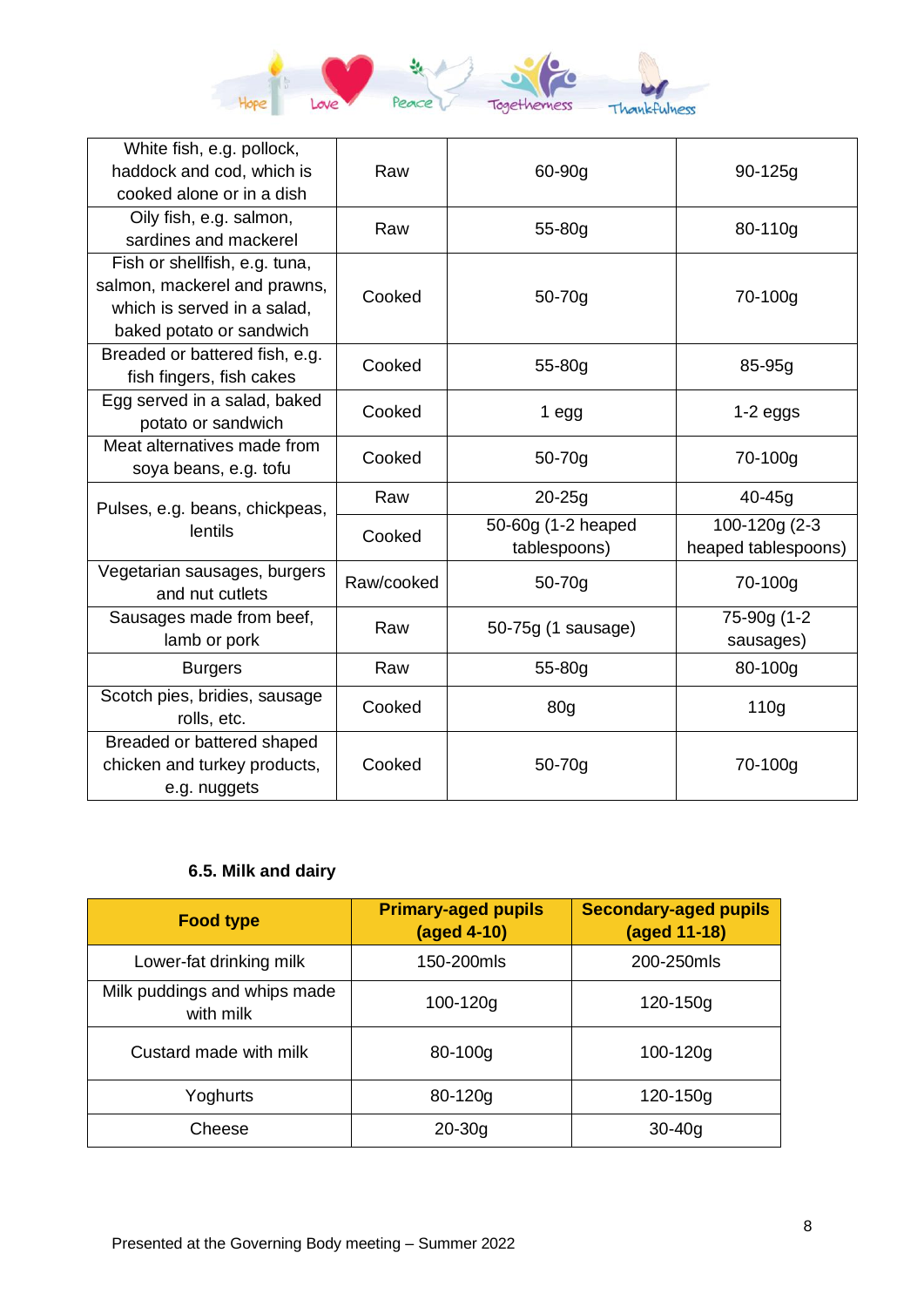

#### **6.6. Foods high in fat, sugar and salt**

| <b>Food type</b>                                 | <b>Primary-aged pupils</b><br>(aged 4-10) | <b>Secondary-aged pupils</b><br>(aged 11-18) |
|--------------------------------------------------|-------------------------------------------|----------------------------------------------|
| Fruit pies, sponge puddings or<br>crumbles       | 80-100g                                   | $100 - 120g$                                 |
| Fruit jelly (portion size excludes<br>fruit)     | 80-100g                                   | 100-120g                                     |
| Cakes, tray bakes, muffins,<br>scones, doughnuts | $40-50q$                                  | $50 - 60g$                                   |
| Biscuits and flapjack                            | $25 - 30g$                                | $30 - 40g$                                   |
| Ice cream                                        | $60 - 80g$                                | 100 <sub>g</sub>                             |
| Pizza base                                       | $50 - 70g$                                | 80-100g                                      |
| Gravy                                            | 20-30g (1 tablespoon)                     | 40-50g (2 tablespoons)                       |
| Savoury crackers, bread sticks                   | 10-15g (1-2 crackers)                     | 15-30g (2-3 crackers)                        |
| Condiments                                       | No more than 10g, or 1<br>teaspoonful     | No more than 10g, or 1<br>teaspoonful        |

#### **6.7. Healthier drinks**

| <b>Drink type</b>                                       | <b>Primary-aged pupils</b><br>(aged 4-10) | <b>Secondary-aged pupils</b><br>(aged 11-18) |
|---------------------------------------------------------|-------------------------------------------|----------------------------------------------|
| Fruit or vegetable juice                                | 150mls                                    | 150mls                                       |
| Drinking milk                                           | 150-200mls                                | 200-250mls                                   |
| Combination drinks, e.g. fruit<br>juice, flavoured milk | 330mls                                    | 330mls                                       |

## <span id="page-8-0"></span>**7. Exemptions to the school food regulations**

- 7.1. The Requirements for School Food Regulations 2014 do not apply to food that is provided:
	- At parties or celebrations to mark religious or cultural occasions.
	- At occasional fund-raising events.
	- For use in teaching in food preparation and cookery skills, provided that any food prepared is not served to pupils as part of a school lunch.
	- On an occasional basis by parents/carers or pupils.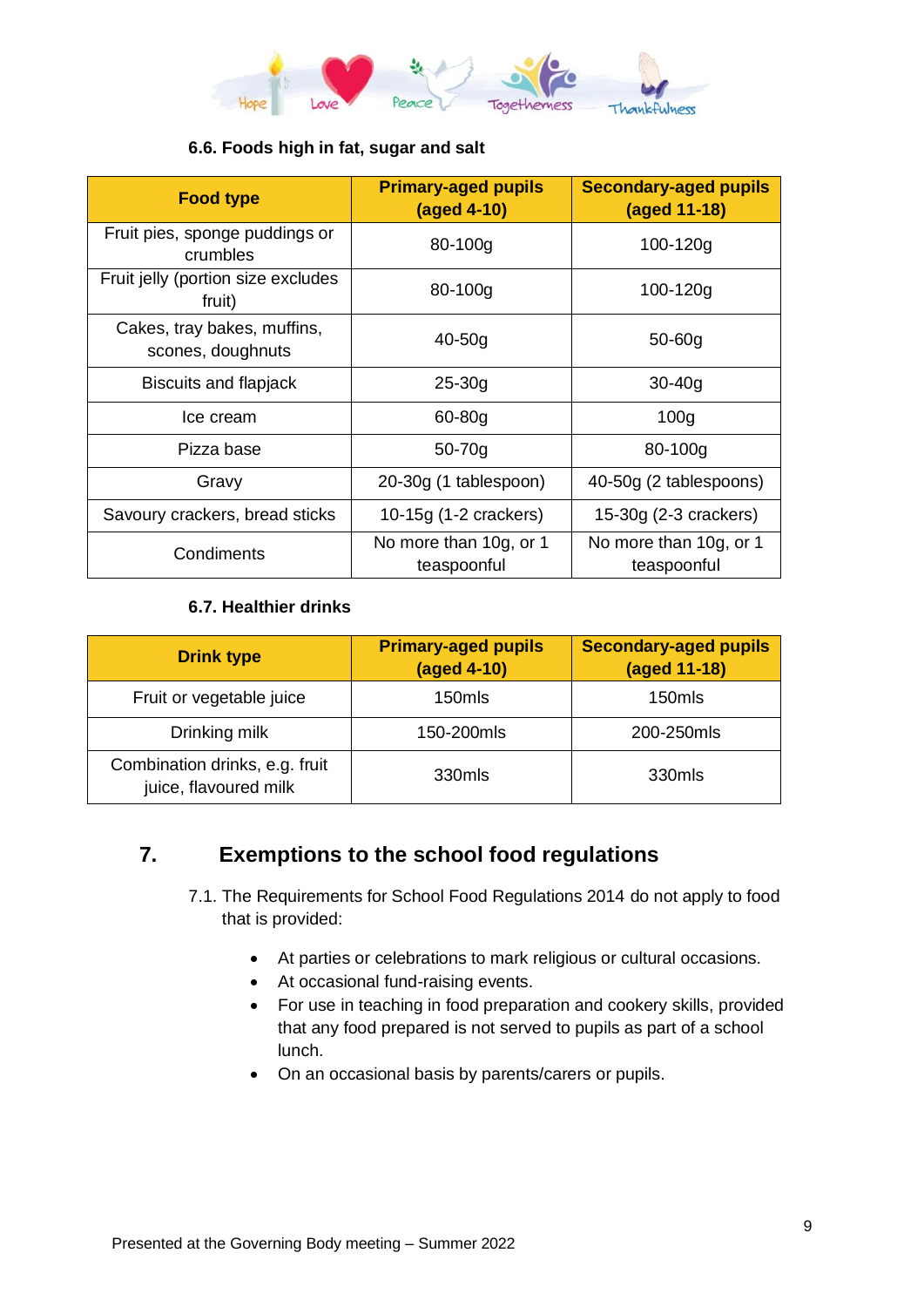

# <span id="page-9-0"></span>**8. Healthy eating statement**

- 8.1. The school will use healthier cooking methods to contribute to healthy eating, such as the following:
	- Using less fat in cooking
	- Baking foods rather than frying them
	- Increasing use of fats/oils that are high in polyunsaturated fats
	- Reducing use of sugar in recipes
	- Avoiding using additional salt in cooking processes
	- Increasing the use of food items containing high amounts of fibre
- 8.2. All menus created will be in accordance with the nutritional standards outlined in [section 3](#page-3-0) of this policy.
- 8.3. The school will encourage pupils to adopt healthy lifestyles, both through a nutritional diet and regular exercise, during assemblies, science lessons, PE lessons and personal, social and health education (PSHE).

## <span id="page-9-1"></span>**9. Catering service standards**

- 9.1. Menus and prices will be clearly displayed and, where possible, will contain nutritional information.
- 9.2. Menus will adhere to statutory nutritional standards.
- 9.3. Menus will reflect parents/carers' and pupils' preferences, cultural, religious and special dietary needs.
- 9.4. Parents' and pupils' feedback will be encouraged and, where possible, changes made to increase customer satisfaction.
- 9.5. The kitchen and serving areas will be kept clean and tidy at all times, both before, during and after preparation and cooking, in accordance with The Food Safety (General Food Hygiene) Regulations 1995 (as amended).
- 9.6. The catering team will be suitably trained and will have an appropriate recognised qualification in food hygiene.
- 9.7. The catering team will be clean and tidy in appearance and will be courteous to all pupils, staff and parents.
- 9.8. The catering team will adhere to the service times, start and finish, agreed by the **Headteacher.**
- 9.9. Service times will be displayed and the service will always commence on time.
- 9.10. Pupils entitled to free school meals will be treated with sensitivity.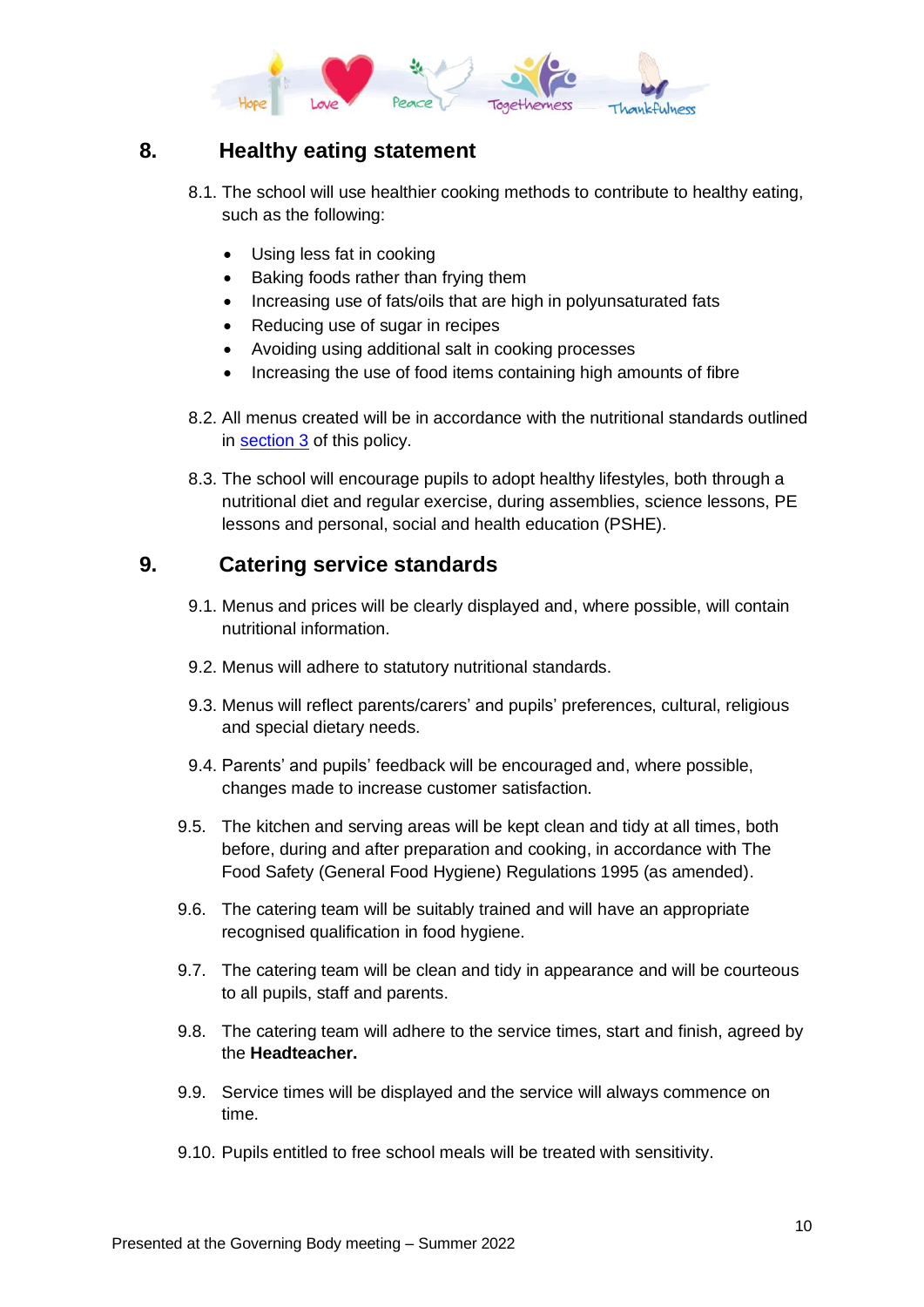

## **10. General Food Labelling Information**

Nutrition labels are often displayed as a panel or grid on the back or side of packaging.

This type of label includes information on energy (kJ/kcal), fat, saturates (saturated fat), carbohydrate, sugars, protein and salt.

It may also provide additional information on certain nutrients, such as fibre. All nutrition information is provided per 100 grams and sometimes per portion.

Front-of-pack labels usually give a quick guide to:

- energy
- fat content
- saturated fat content
- sugars content
- salt content

Some front-of-pack nutrition labels use red, amber and green colour coding.

| <b>ENERGY</b><br>924KJ | <b>FAT</b><br>13a |             | <b>SUGARS</b><br>0.8q | <b>SALT</b><br>0.7 <sub>a</sub> |
|------------------------|-------------------|-------------|-----------------------|---------------------------------|
| 220kcal                | <b>MED</b>        | <b>HIGH</b> | LOW                   | <b>MED</b>                      |
| 11%                    | 19%               |             | 1%                    | 12%                             |

From **1 October 2021**, the requirements for prepacked for direct sale (PPDS) food labelling changed in Wales, England, and Northern Ireland. This labelling helps protect your consumers by providing potentially life-saving allergen information on the packaging.

Any business that produces PPDS food is required to label it with the name of the food and a full ingredients list, with allergenic ingredients emphasised within the list. <https://www.gov.uk/government/news/natashas-legacy-becomes-law>

### <span id="page-10-0"></span>**11. Purchasing food**

- 11.1. All food items are purchased from reputable suppliers to ensure compliance with quality standards:
	- **Brakes**
	- **Cool Milk**
	- **School Fruit and Vegetable scheme (SFVS)**
- 11.2. The school places stringent contractual demands on catering suppliers in support of legislative requirements and favourable trade operating practices.
- 11.3. All food products and ingredients are checked for acceptability, i.e. nutritional specifications, genetically modified organism requirements and nut ingredients.